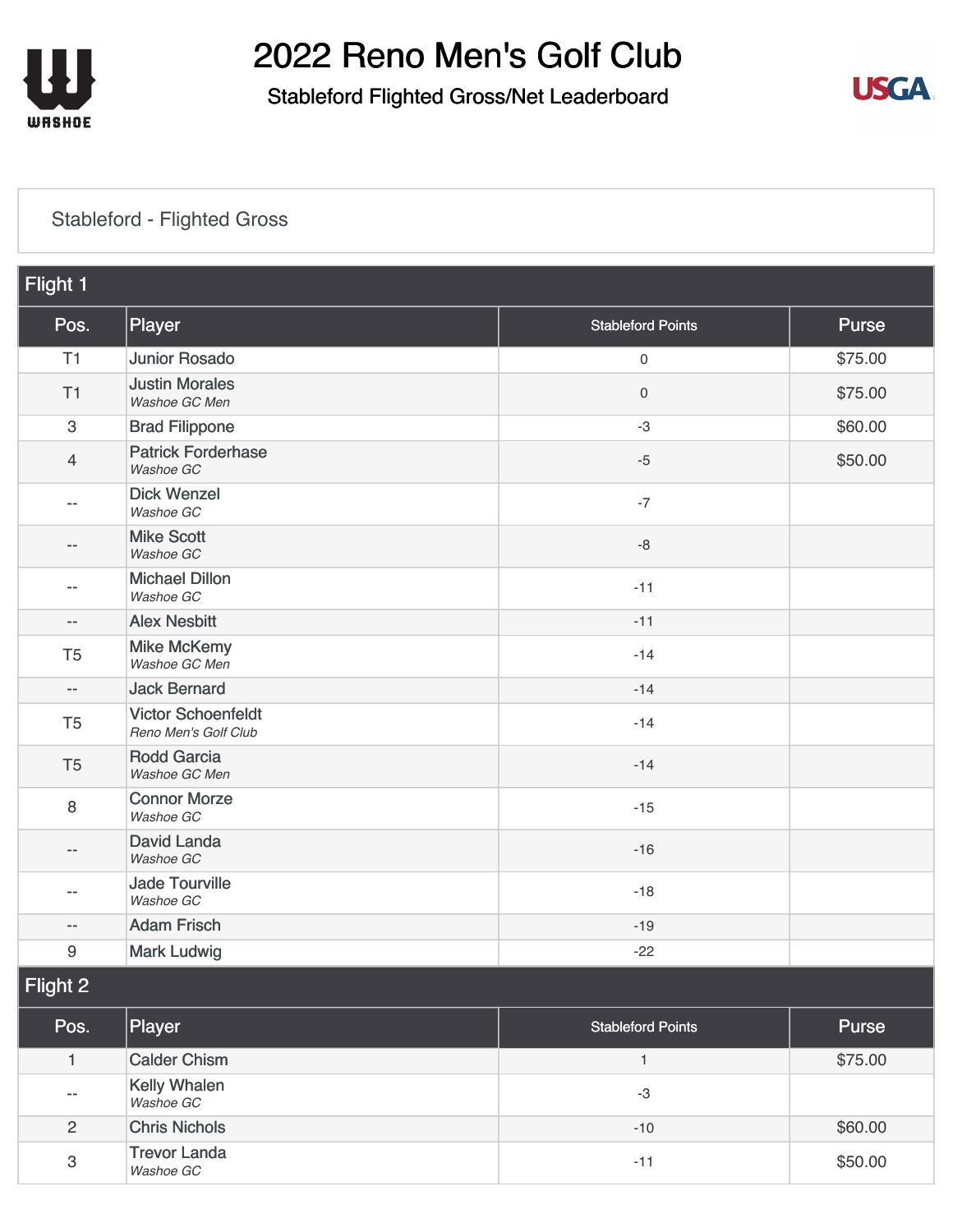

#### Stableford Flighted Gross/Net Leaderboard



| $\overline{\phantom{m}}$  | Darryn Crawford                      | $-12$                    |         |
|---------------------------|--------------------------------------|--------------------------|---------|
| $\overline{\phantom{m}}$  | <b>Derek Beenfeldt</b>               | $-12$                    |         |
| $\overline{4}$            | <b>Steve Sonnenburg</b>              | $-14$                    |         |
| $\overline{\phantom{m}}$  | <b>Brian Bolton</b>                  | $-15$                    |         |
| $\overline{\phantom{m}}$  | <b>Lewis Olvera</b>                  | $-15$                    |         |
| T <sub>5</sub>            | <b>Jason Ramirez</b>                 | $-16$                    |         |
| T <sub>5</sub>            | <b>Steve Scheidig</b><br>Washoe GC   | $-16$                    |         |
| $\overline{\phantom{m}}$  | Claudio Iturriaga                    | $-19$                    |         |
| $\overline{\phantom{a}}$  | <b>Ed Demeza</b>                     | $-21$                    |         |
| $\overline{\phantom{m}}$  | <b>Riley Hilden</b><br>Washoe GC Men | $-21$                    |         |
| $\overline{7}$            | <b>Mike Courtwright</b>              | $-21$                    |         |
|                           | <b>Damon Rogers</b><br>Washoe GC Men | $-23$                    |         |
| $\,8\,$                   | Jeffrey Jackins                      | $-34$                    |         |
|                           |                                      |                          |         |
| Flight 3                  |                                      |                          |         |
| Pos.                      | Player                               | <b>Stableford Points</b> | Purse   |
| 1                         | <b>Mueen Ghani</b>                   | $-11$                    | \$75.00 |
| $\overline{c}$            | <b>Gary Burroughs</b>                | $-13$                    | \$60.00 |
| $\overline{\phantom{m}}$  | <b>Sean Barry</b><br>Plumas Pines GC | $-15$                    |         |
| $\ensuremath{\mathsf{3}}$ | Evan Yamasaki                        | $-15$                    | \$50.00 |
| $- -$                     | Ken Vaughn<br>Washoe GC              | $-17$                    |         |
| $\overline{\phantom{a}}$  | <b>Steve Calabrese</b>               | $-17$                    |         |
| $-$                       | <b>Rick Fiddler</b>                  | $-19$                    |         |
| $-\, -$                   | <b>Ed Strickland</b>                 | $-20$                    |         |
| $\overline{4}$            | <b>Jeff Brown</b><br>Washoe GC       | $-24$                    |         |
| T <sub>5</sub>            | <b>Andrew Markert</b>                | $-26$                    |         |
| T <sub>5</sub>            | James Tuccori                        | $-26$                    |         |

-28 -30 -30 -31 -33

-- [Luther Gilbert](https://static.golfgenius.com/tournaments2/details/8538442545036811301) -- [Michael Dupont](https://static.golfgenius.com/tournaments2/details/8538442545036811302)

7 [Todd Rich](https://static.golfgenius.com/tournaments2/details/8538442545070365742) -- [Ken Kuhl](https://static.golfgenius.com/tournaments2/details/8538442545036811306) 8 [Douglas See](https://static.golfgenius.com/tournaments2/details/8538442545036811283)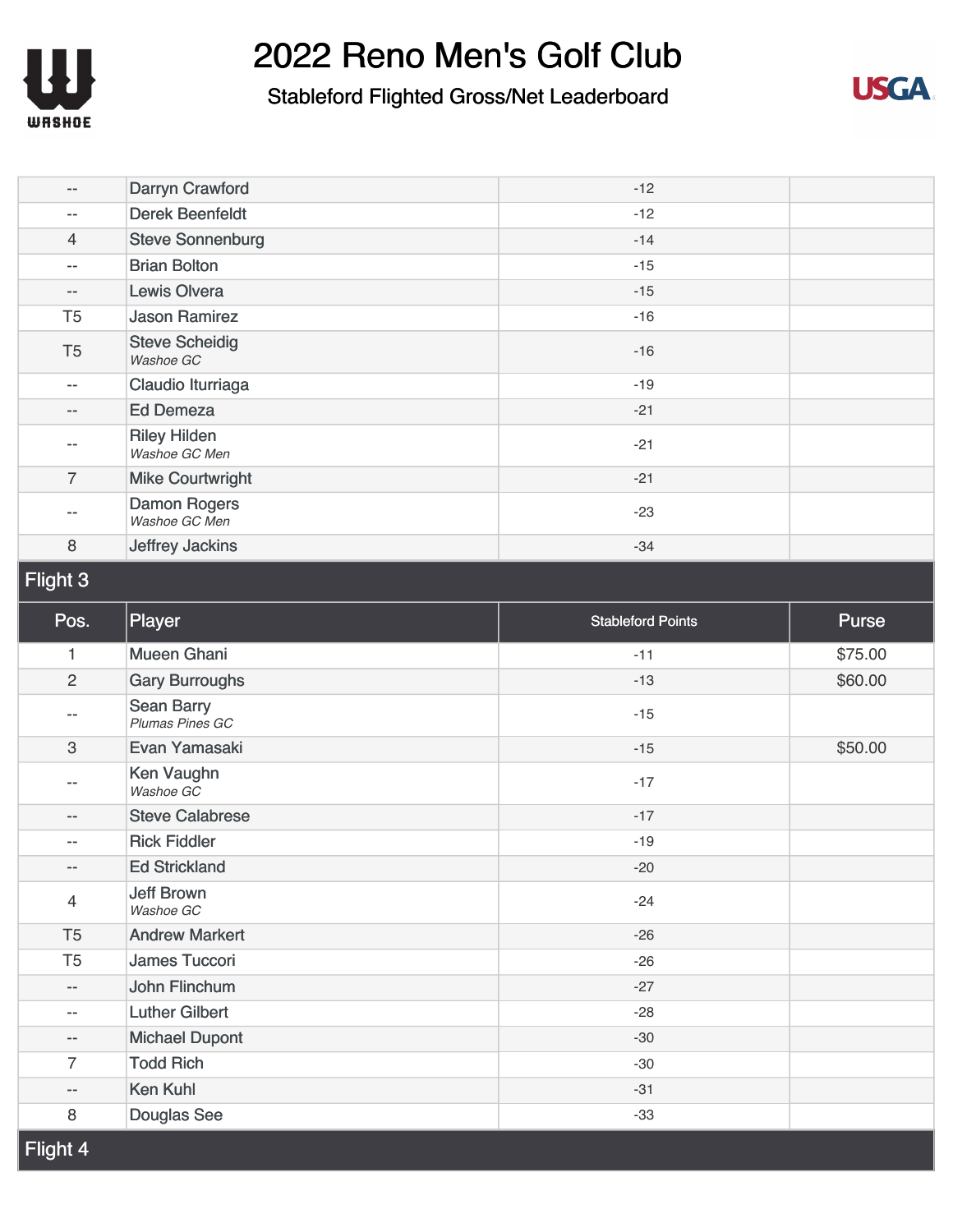

### Stableford Flighted Gross/Net Leaderboard



| Pos.                     | Player                               | <b>Stableford Points</b> | <b>Purse</b> |
|--------------------------|--------------------------------------|--------------------------|--------------|
| $\mathbf{1}$             | John Landa                           | $-19$                    | \$75.00      |
| $\overline{2}$           | <b>Paul Pace</b><br>Washoe GC Men    | $-22$                    | \$60.00      |
| $\mathbf{3}$             | <b>Robert Haenel</b>                 | $-23$                    | \$50.00      |
| $\overline{\phantom{m}}$ | <b>Tony Wilson</b><br>Washoe GC Men  | $-24$                    |              |
| $\overline{4}$           | <b>Pat Martinez</b><br>Washoe GC Men | $-25$                    |              |
| $\overline{\phantom{m}}$ | <b>William Norton</b>                | $-27$                    |              |
| T <sub>5</sub>           | John Galvin                          | $-27$                    |              |
| T <sub>5</sub>           | <b>Bruce Goodman</b>                 | $-27$                    |              |
| $\overline{\phantom{a}}$ | <b>Gary Lee</b>                      | $-28$                    |              |
| $\overline{7}$           | Josh Bridendolph<br>Washoe GC Men    | $-28$                    |              |
| $\overline{\phantom{m}}$ | <b>Irv Gellman</b>                   | $-29$                    |              |
| $\overline{\phantom{m}}$ | <b>Robert Hannah</b>                 | $-32$                    |              |
| $\overline{\phantom{m}}$ | <b>Jose Vizcarrondo</b>              | $-33$                    |              |
| $\overline{\phantom{m}}$ | <b>Robert Stults</b>                 | $-33$                    |              |
| $\,8\,$                  | <b>John Bovet</b><br>Washoe GC Men   | $-37$                    |              |
| $\overline{\phantom{a}}$ | <b>Bill Gates</b>                    | $-38$                    |              |
| $\overline{\phantom{m}}$ | <b>Allen Coldani</b>                 | $-39$                    |              |
| $- -$                    | <b>John Burkett</b><br>Washoe GC Men | $-41$                    |              |
| $\boldsymbol{9}$         | <b>Ray Carter</b>                    | $-42$                    |              |
| $\overline{\phantom{m}}$ | <b>Matt Riecken</b>                  | $-50$                    |              |

### Senior Flight

| Pos.                     | Player               | <b>Stableford Points</b> | Purse   |
|--------------------------|----------------------|--------------------------|---------|
| 1                        | John Kennedy         | $-2$                     | \$75.00 |
| $\overline{2}$           | <b>Gari Willmer</b>  | $-11$                    | \$60.00 |
| $\overline{\phantom{a}}$ | <b>Ed Maher</b>      | $-12$                    |         |
| 3                        | <b>William Davis</b> | $-12$                    | \$50.00 |
| $\overline{4}$           | <b>Scott Wilson</b>  | $-20$                    |         |
| $\overline{\phantom{m}}$ | Carl Shogren         | $-24$                    |         |
| $\qquad \qquad -$        | John Reed            | $-25$                    |         |
| 5                        | Daniel Rohn          | $-26$                    |         |
| T <sub>6</sub>           | <b>Mike Simpson</b>  | $-27$                    |         |
| $\qquad \qquad -$        | <b>Ron Haines</b>    | $-27$                    |         |
| T <sub>6</sub>           | <b>Rich Melillo</b>  | $-27$                    |         |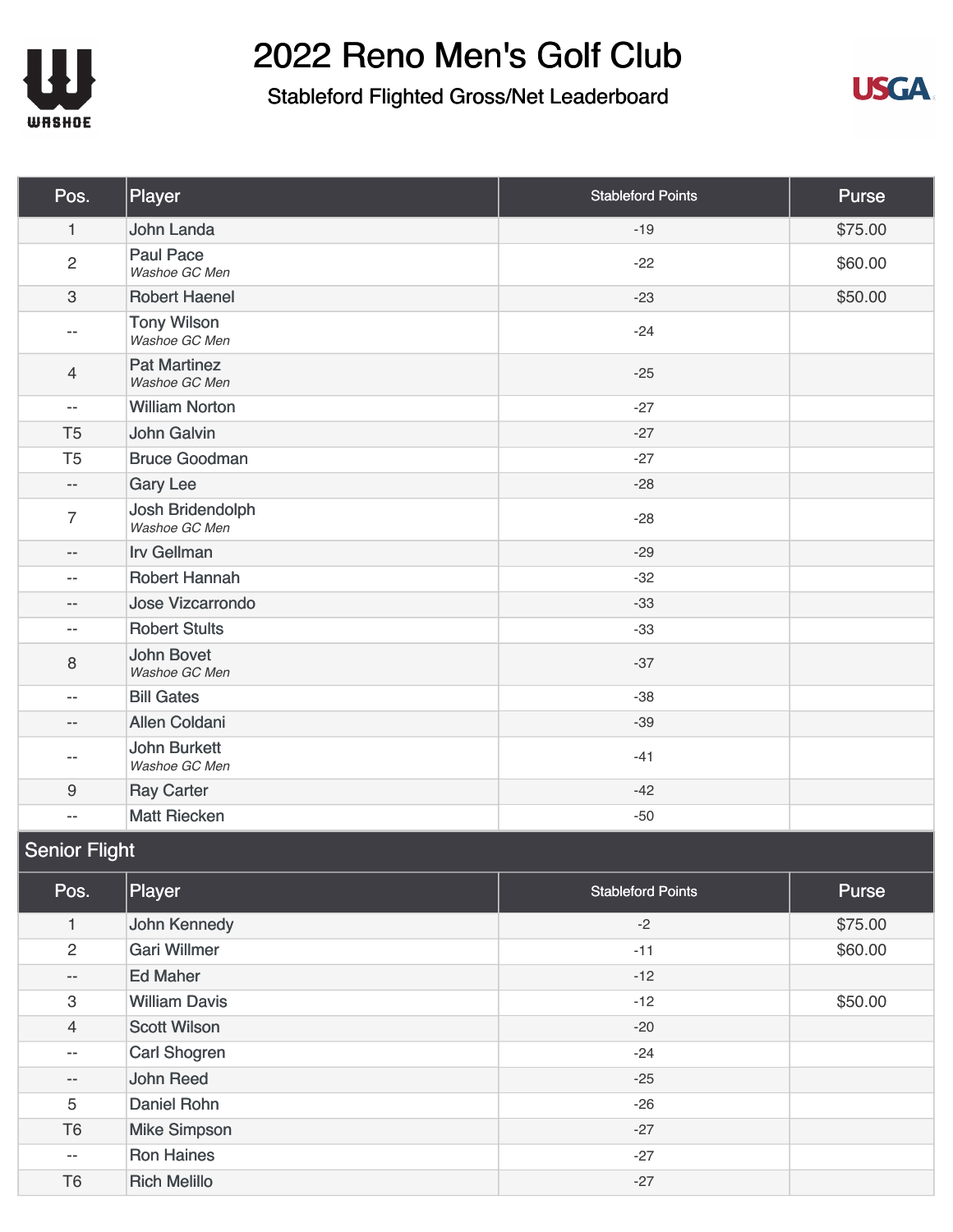



| T <sub>6</sub>                    | Joe Bickett                           | $-27$ |  |
|-----------------------------------|---------------------------------------|-------|--|
| $\qquad \qquad -$                 | <b>David Haas</b><br><b>Washoe GC</b> | $-28$ |  |
| $\qquad \qquad -$                 | Van Whitfield                         | $-29$ |  |
| $- -$                             | John Cormie                           | $-31$ |  |
| $\overline{\phantom{m}}$          | <b>Bill MacLyman</b>                  | $-31$ |  |
| $\overline{\phantom{m}}$          | <b>Bob Lotti</b>                      | $-37$ |  |
| $\qquad \qquad -$                 | Gary Lyngar                           | $-37$ |  |
| 9                                 | <b>Chuck McCallion</b>                | $-40$ |  |
| Total Purse Allocated: \$1,000.00 |                                       |       |  |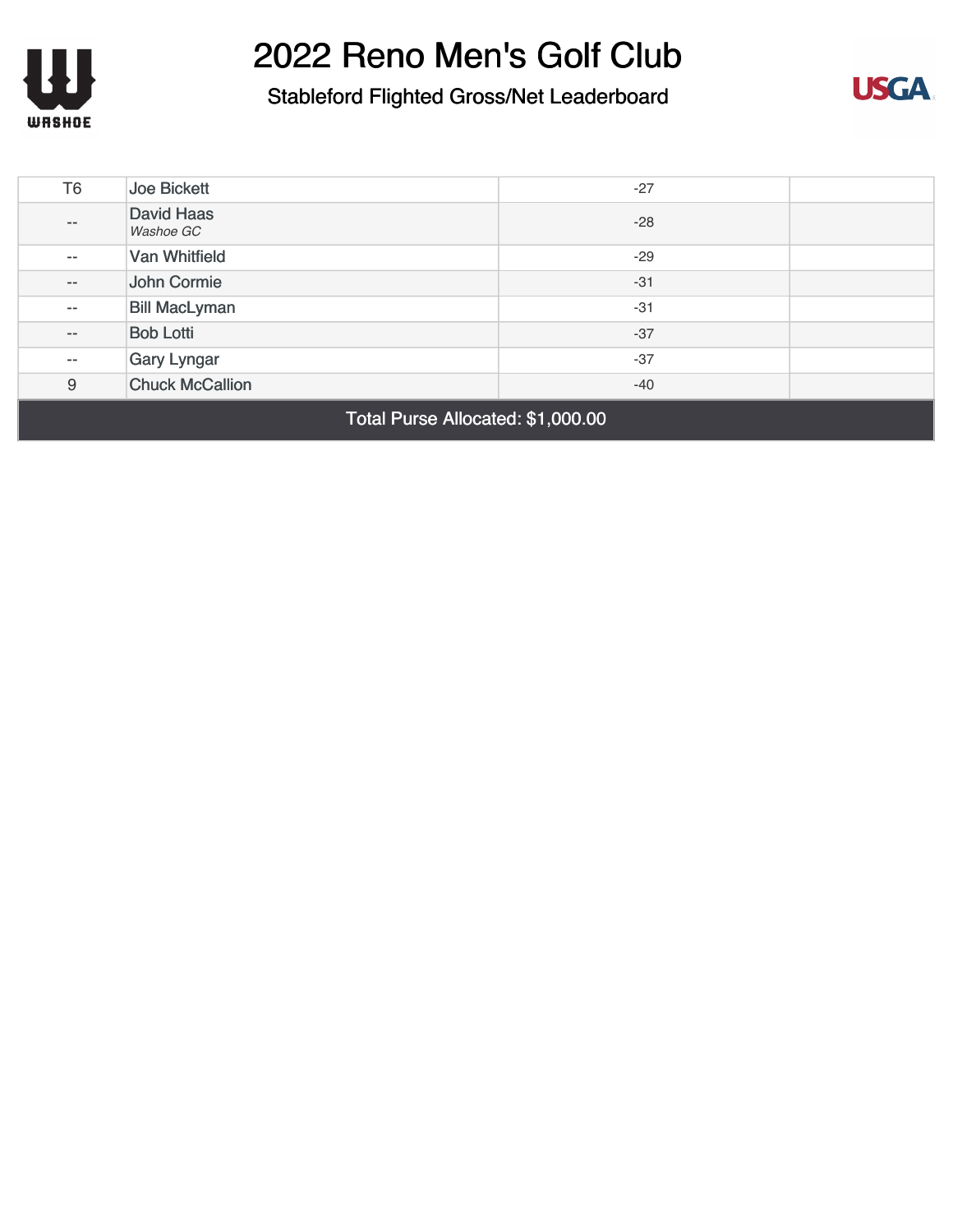

### Stableford Flighted Gross/Net Leaderboard



#### [Stableford - Flighted Net](https://static.golfgenius.com/v2tournaments/8532501266276834376?called_from=&round_index=5)

| Flight 1       |                                                   |                          |              |  |
|----------------|---------------------------------------------------|--------------------------|--------------|--|
| Pos.           | Player                                            | <b>Stableford Points</b> | <b>Purse</b> |  |
| $-$            | <b>Junior Rosado</b>                              | 5                        |              |  |
| $-$            | <b>Justin Morales</b><br>Washoe GC Men            | 5                        |              |  |
| 1              | <b>Alex Nesbitt</b>                               | $\mathbf{1}$             | \$60.00      |  |
| $-$            | <b>Brad Filippone</b>                             | $\mathbf 0$              |              |  |
| $\overline{2}$ | <b>Dick Wenzel</b><br>Washoe GC                   | $-3$                     | \$50.00      |  |
| T <sub>3</sub> | <b>Jack Bernard</b>                               | $-4$                     | \$30.00      |  |
| T <sub>3</sub> | <b>Michael Dillon</b><br>Washoe GC                | $-4$                     | \$30.00      |  |
| T <sub>3</sub> | <b>Mike Scott</b><br>Washoe GC                    | $-4$                     | \$30.00      |  |
| $-$            | <b>Mike McKemy</b><br>Washoe GC Men               | $-5$                     |              |  |
| --             | <b>Victor Schoenfeldt</b><br>Reno Men's Golf Club | $-5$                     |              |  |
| 6              | <b>Jade Tourville</b><br>Washoe GC                | $-5$                     |              |  |
| $- -$          | <b>Patrick Forderhase</b><br>Washoe GC            | $-6$                     |              |  |
| $-$            | <b>Rodd Garcia</b><br>Washoe GC Men               | $-7$                     |              |  |
| $\overline{7}$ | David Landa<br>Washoe GC                          | $-8$                     |              |  |
| $-$            | <b>Connor Morze</b><br>Washoe GC                  | $-9$                     |              |  |
| 8              | <b>Adam Frisch</b>                                | $-9$                     |              |  |
| $-$            | <b>Mark Ludwig</b>                                | $-14$                    |              |  |
| Flight 2       |                                                   |                          |              |  |
| Pos.           | Player                                            | <b>Stableford Points</b> | <b>Purse</b> |  |

| Pos.           | Player                           | <b>Stableford Points</b> | <b>Purse</b> |
|----------------|----------------------------------|--------------------------|--------------|
| $- -$          | <b>Calder Chism</b>              | 15                       |              |
|                | <b>Kelly Whalen</b><br>Washoe GC | 12                       | \$75.00      |
| $\overline{2}$ | <b>Derek Beenfeldt</b>           | 6                        | \$60.00      |
| 3              | Darryn Crawford                  | $\overline{4}$           | \$50.00      |
| $- -$          | <b>Chris Nichols</b>             | 3                        |              |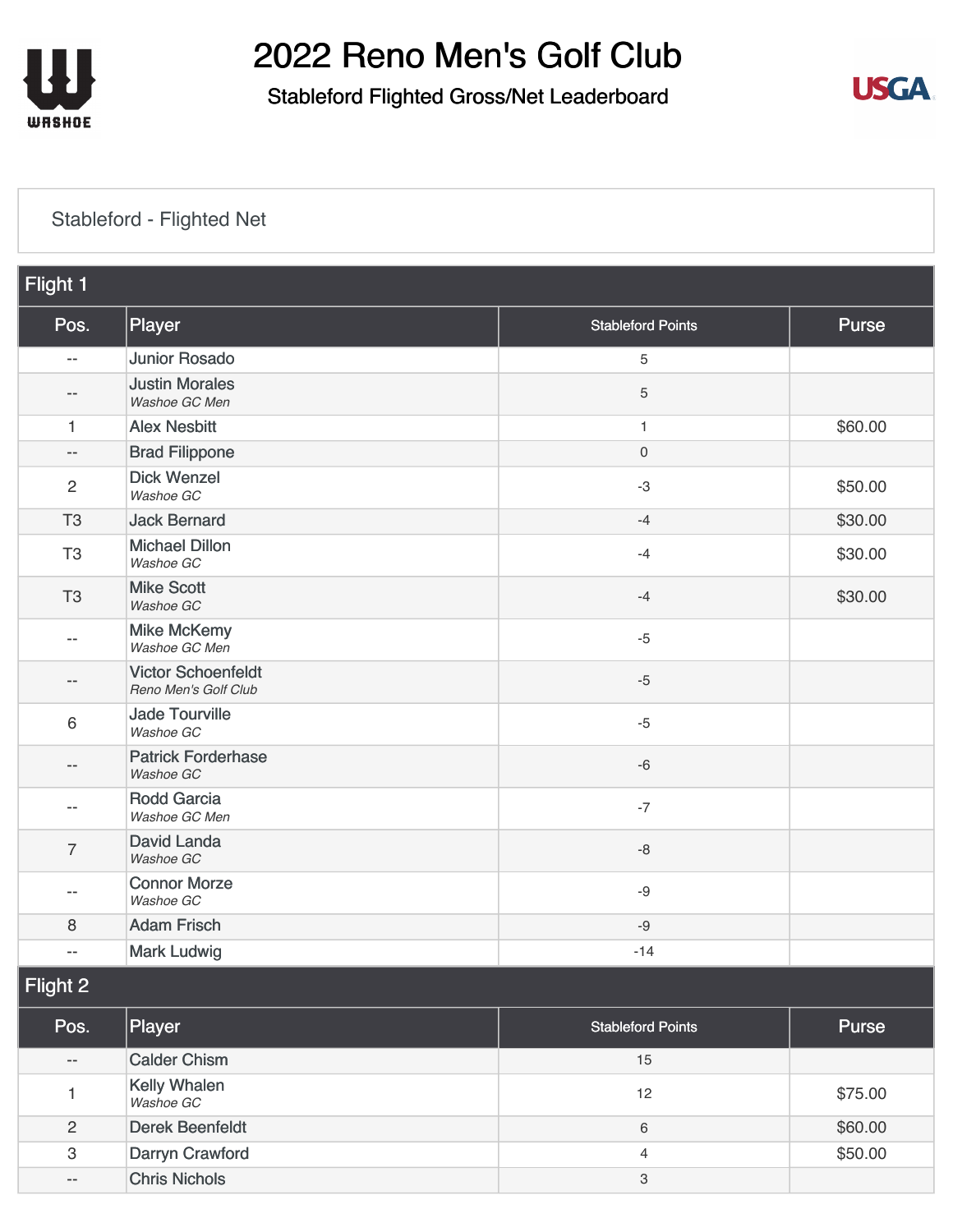



|                           | <b>Trevor Landa</b><br>Washoe GC     | $\mathbf{2}$             |         |
|---------------------------|--------------------------------------|--------------------------|---------|
| $\overline{4}$            | <b>Lewis Olvera</b>                  | $\mathbf{2}$             | \$40.00 |
| 5                         | <b>Brian Bolton</b>                  | \$40.00<br>1             |         |
| 6                         | <b>Ed Demeza</b>                     | $-1$                     |         |
| $- -$                     | <b>Steve Sonnenburg</b>              | $-1$                     |         |
| $\qquad \qquad -$         | <b>Jason Ramirez</b>                 | $-5$                     |         |
| $\overline{\phantom{m}}$  | <b>Steve Scheidig</b><br>Washoe GC   | $-7$                     |         |
| T7                        | Claudio Iturriaga                    | $-9$                     |         |
| T7                        | <b>Riley Hilden</b><br>Washoe GC Men | $-9$                     |         |
| $\overline{\phantom{m}}$  | <b>Mike Courtwright</b>              | $-10$                    |         |
| $\boldsymbol{9}$          | <b>Damon Rogers</b><br>Washoe GC Men | $-12$                    |         |
| $\overline{\phantom{m}}$  | Jeffrey Jackins                      | $-29$                    |         |
| Flight 3                  |                                      |                          |         |
| Pos.                      | Player                               | <b>Stableford Points</b> | Purse   |
| 1                         | Ken Vaughn<br>Washoe GC              | $\overline{7}$           | \$75.00 |
| $\sqrt{2}$                | <b>Sean Barry</b><br>Plumas Pines GC | 6                        | \$60.00 |
| $\overline{\phantom{m}}$  | <b>Mueen Ghani</b>                   | 6                        |         |
| $-\,-$                    | <b>Gary Burroughs</b>                | $\overline{4}$           |         |
| $\qquad \qquad -$         | Evan Yamasaki                        | $\overline{c}$           |         |
| $\ensuremath{\mathsf{3}}$ | <b>Ed Strickland</b>                 | 1                        | \$50.00 |
| 4                         | <b>Rick Fiddler</b>                  | $-2$                     | \$40.00 |
| 5                         | <b>Steve Calabrese</b>               | $-3$                     | \$40.00 |
| $6\,$                     | John Flinchum                        | $-4$                     |         |
| $\overline{7}$            | <b>Luther Gilbert</b>                | $-5$                     |         |
| $\overline{\phantom{m}}$  | <b>Andrew Markert</b>                | $-7$                     |         |
| $-\, -$                   | <b>Jeff Brown</b><br>Washoe GC       | $-7$                     |         |
| $\overline{\phantom{m}}$  | James Tuccori                        | $-8$                     |         |
| $\,8\,$                   | <b>Michael Dupont</b>                | $-8$                     |         |
| $\boldsymbol{9}$          | <b>Ken Kuhl</b>                      | $-9$                     |         |
| $\overline{\phantom{m}}$  | <b>Todd Rich</b>                     | $-9$                     |         |
| $\overline{\phantom{m}}$  | Douglas See                          | $-11$                    |         |
| Flight 4                  |                                      |                          |         |
| Pos.                      | Player                               | <b>Stableford Points</b> | Purse   |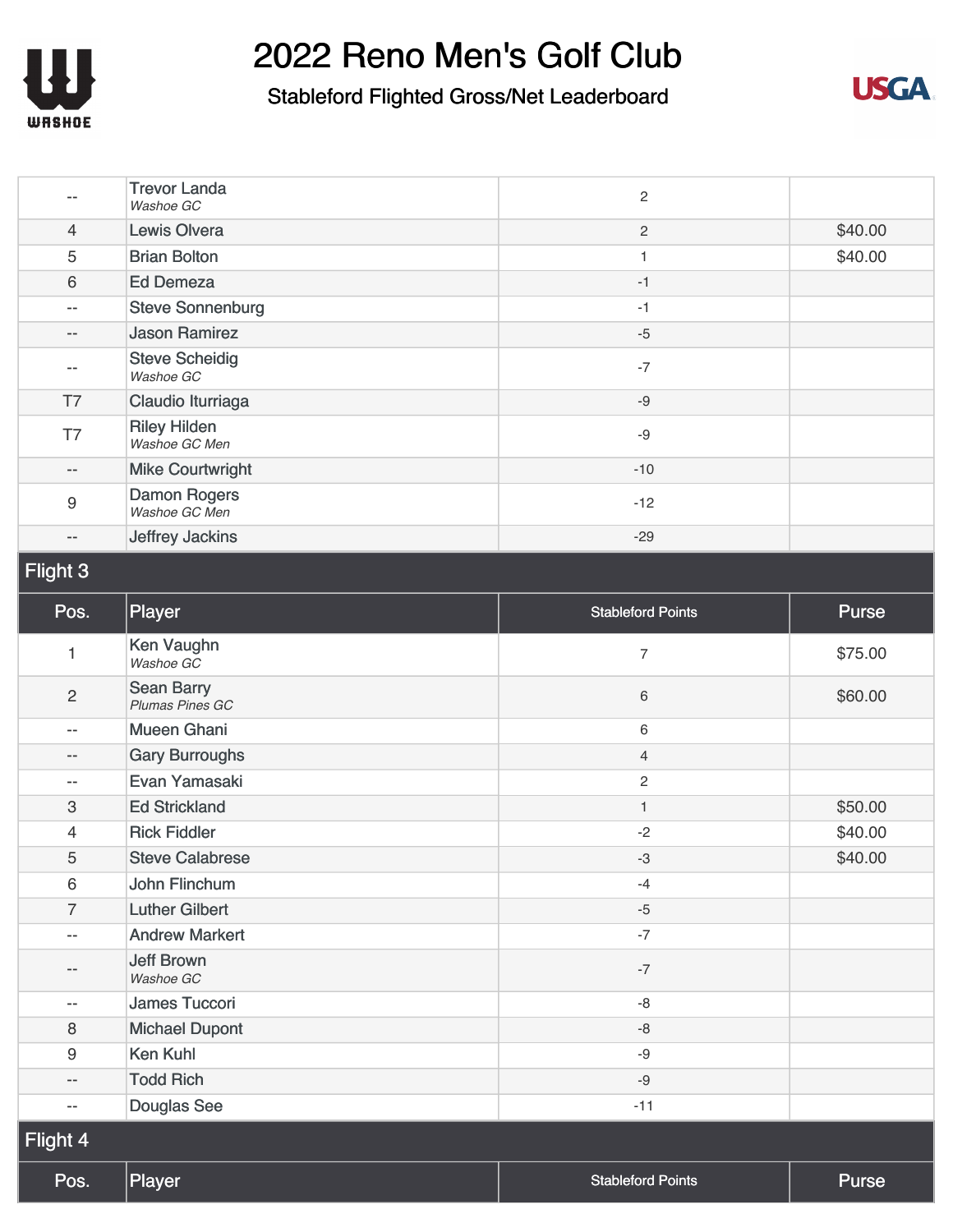

### Stableford Flighted Gross/Net Leaderboard



| $\overline{\phantom{a}}$ | John Landa                           | 5                   |         |
|--------------------------|--------------------------------------|---------------------|---------|
| 1                        | <b>Robert Stults</b>                 | 5                   | \$75.00 |
| $- -$                    | <b>Paul Pace</b><br>Washoe GC Men    | $\overline{4}$      |         |
| T <sub>2</sub>           | <b>Irv Gellman</b>                   | $\overline{4}$      | \$50.00 |
| T <sub>2</sub>           | <b>Jose Vizcarrondo</b>              | $\overline{4}$      | \$50.00 |
| $\mathbf{u}$             | <b>Robert Haenel</b>                 | $\overline{4}$      |         |
| T <sub>2</sub>           | <b>Tony Wilson</b><br>Washoe GC Men  | $\overline{4}$      | \$50.00 |
| $\overline{5}$           | <b>William Norton</b>                | 3                   | \$40.00 |
| T <sub>6</sub>           | <b>Gary Lee</b>                      | $\mathbf{1}$        |         |
| T <sub>6</sub>           | <b>Robert Hannah</b>                 | 1                   |         |
| $\,8\,$                  | <b>Allen Coldani</b>                 | $\mathsf{O}\xspace$ |         |
| $-$                      | <b>Pat Martinez</b><br>Washoe GC Men | $-1$                |         |
| $\overline{\phantom{m}}$ | John Galvin                          | $-1$                |         |
| 9                        | <b>Bill Gates</b>                    | $-2$                |         |
| $\qquad \qquad -$        | Josh Bridendolph<br>Washoe GC Men    | $-4$                |         |
| $\overline{\phantom{a}}$ | <b>Bruce Goodman</b>                 | $-5$                |         |
| --                       | <b>John Bovet</b><br>Washoe GC Men   | $-13$               |         |
| 10                       | <b>John Burkett</b><br>Washoe GC Men | $-13$               |         |
| 11                       | <b>Matt Riecken</b>                  | $-16$               |         |
| $\overline{\phantom{m}}$ | <b>Ray Carter</b>                    | $-19$               |         |

### Senior Flight

| Pos.              | Player                         | <b>Stableford Points</b> | Purse   |
|-------------------|--------------------------------|--------------------------|---------|
| $-\,-$            | John Kennedy                   | 13                       |         |
| 1                 | <b>Ed Maher</b>                | 9                        | \$75.00 |
| 2                 | John Reed                      | 6                        | \$60.00 |
| $\qquad \qquad -$ | <b>Gari Willmer</b>            | 5                        |         |
| 3                 | <b>Bob Lotti</b>               | 3                        | \$50.00 |
| $- -$             | <b>William Davis</b>           | 3                        |         |
| <b>T4</b>         | <b>David Haas</b><br>Washoe GC |                          | \$40.00 |
| T <sub>4</sub>    | <b>Carl Shogren</b>            |                          | \$40.00 |
| $-\,-$            | <b>Scott Wilson</b>            | $-1$                     |         |
| 6                 | John Cormie                    | $-2$                     |         |
| T7                | <b>Ron Haines</b>              | $-3$                     |         |
| T7                | Van Whitfield                  | $-3$                     |         |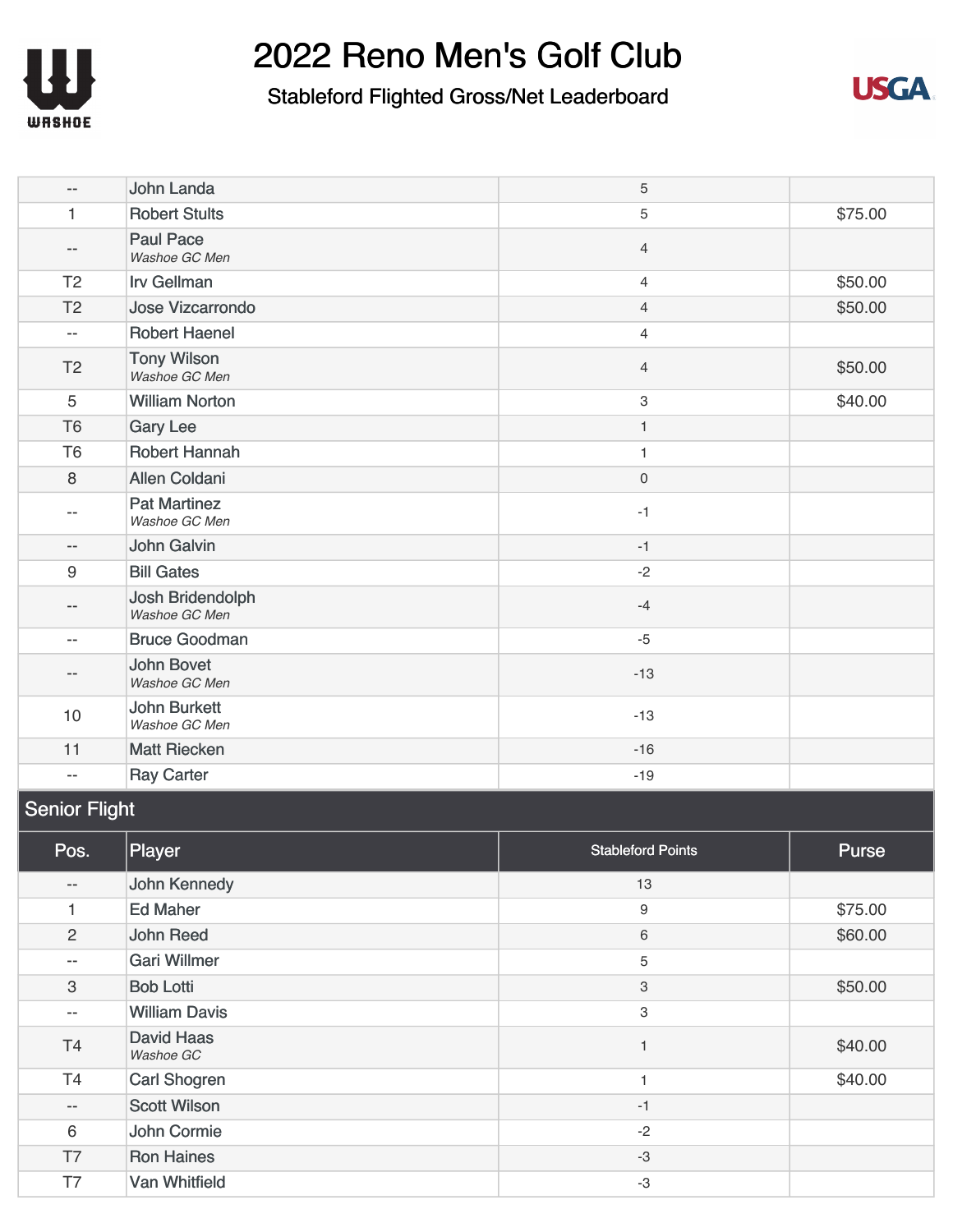



| $- -$                             | <b>Mike Simpson</b>    | $-4$  |  |
|-----------------------------------|------------------------|-------|--|
| $ -$                              | <b>Rich Melillo</b>    | $-5$  |  |
| $\boldsymbol{9}$                  | <b>Bill MacLyman</b>   | $-7$  |  |
| $- -$                             | Daniel Rohn            | -8    |  |
| 10                                | <b>Gary Lyngar</b>     | $-8$  |  |
| $- -$                             | <b>Chuck McCallion</b> | -9    |  |
| $- -$                             | Joe Bickett            | $-10$ |  |
| Total Purse Allocated: \$1,260.00 |                        |       |  |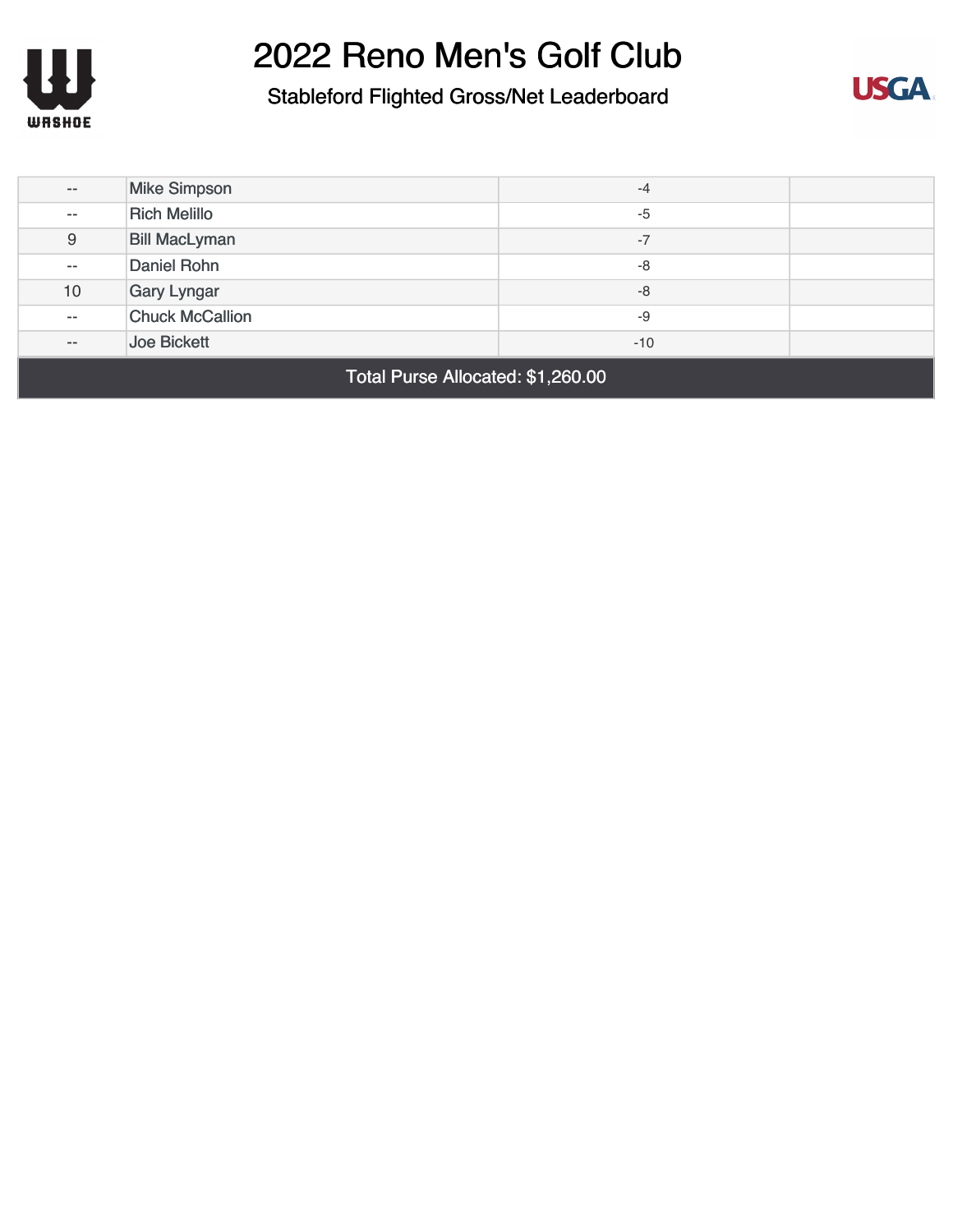

### Stableford Flighted Gross/Net Leaderboard



#### [Individual Net Skins](https://static.golfgenius.com/v2tournaments/8161025413154364691?called_from=&round_index=5)

| Player                                                        | <b>Skins</b> | <b>Purse</b> | <b>Details</b> |
|---------------------------------------------------------------|--------------|--------------|----------------|
| <b>Bob Lotti</b>                                              |              | \$90.00      | Eagle on 8     |
| <b>Irv Gellman</b>                                            |              | \$90.00      | Eagle on 9     |
| <b>Justin Morales</b><br>Washoe GC Men                        |              | \$90.00      | Eagle on 12    |
| <b>John Burkett</b><br>\$90.00<br>Eagle on 4<br>Washoe GC Men |              |              |                |
| Total Purse Allocated: \$360.00                               |              |              |                |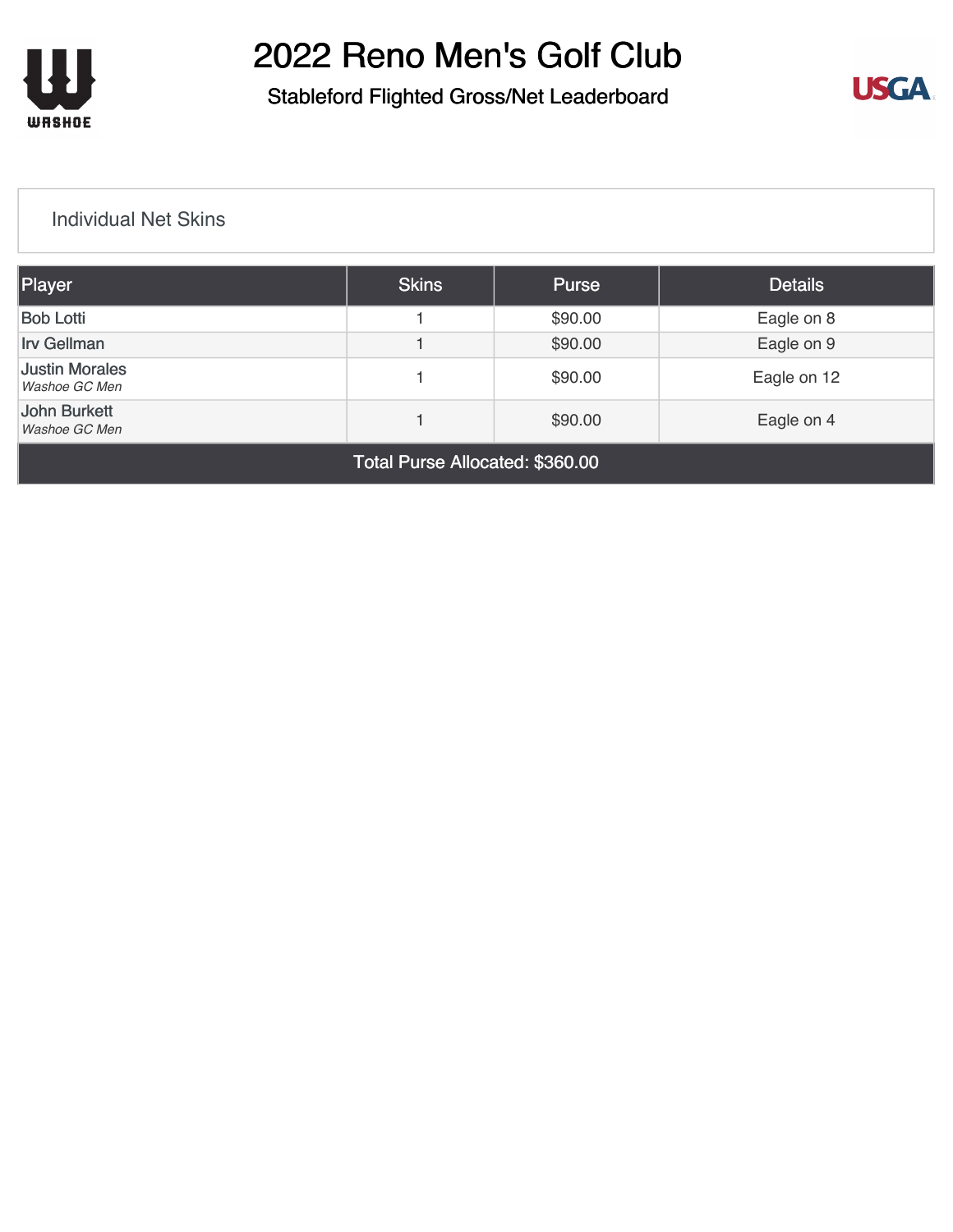

### Stableford Flighted Gross/Net Leaderboard



#### [Individual Gross Skins](https://static.golfgenius.com/v2tournaments/8161025528950709533?called_from=&round_index=5)

| Player                                 | Skins | <b>Purse</b> | <b>Details</b>                                       |  |  |
|----------------------------------------|-------|--------------|------------------------------------------------------|--|--|
| <b>Calder Chism</b>                    | 4     | \$180.00     | Birdie on 1, Birdie on 5, Birdie on 11, Birdie on 13 |  |  |
| Junior Rosado                          |       | \$90.00      | Birdie on 6, Birdie on 8                             |  |  |
| <b>Justin Morales</b><br>Washoe GC Men | 2     | \$90.00      | Birdie on 7, Birdie on 12                            |  |  |
| Total Purse Allocated: \$360.00        |       |              |                                                      |  |  |